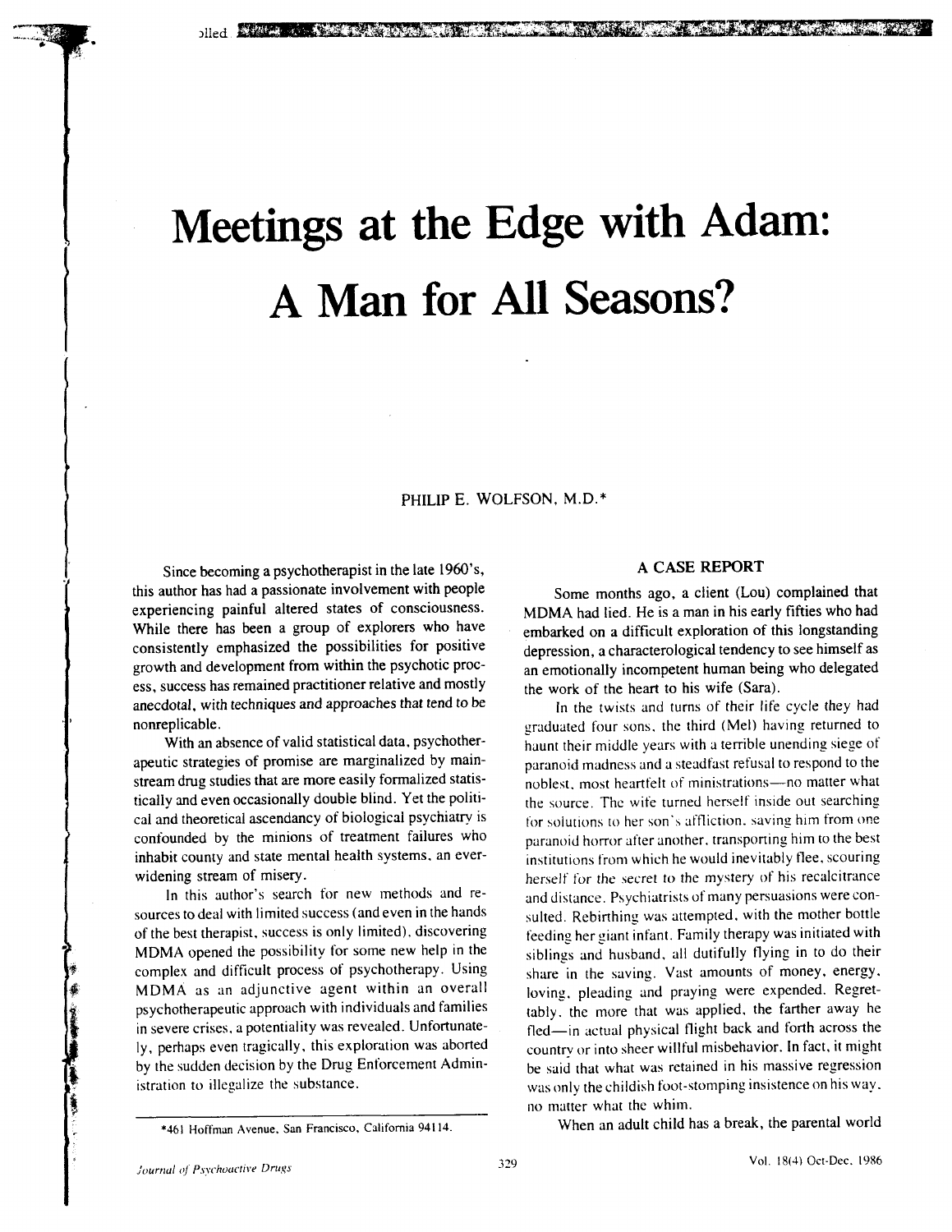turns upside down. Roles that were in transformation parties were thrown into stark relief. Polarization into the toward equalization, friendship and independence lurch "angry bitch" and "withholding male" roles comproback to desperate modes of bonding and reparenting. A mised the task of sharing the burden of assisting their search for causality often leads to blame, splitting and search tor causality often leads to blame, splitting and extremely difficult child. Holding back from the fray, Lou wrangling between parents over responsibilities—past, once again left the emotional work to Sara, while sh present and future. The emptied nest turns into a pit with a turn punished Lou by withdrawing her pleasuring and giant, ungainly and insatiable pseudofledgling who occugiant, ungainly and insatiable pseudotledgling who occu-<br>pies inordinate space.<br>discontent cannot the children couple the children couple of the children couple of the children couple of the

**NAMES AND DESCRIPTIONS OF PERSONS ASSESSED.** 

In this crucible of concern, old patterns of com-<br>parties. munication are resurrected and a reciprocal disqualifica-<br>
Confronted with a disintegrating family situation, tion of the other may take place. The specter of failure hovers and a sense of the possibility of endless dependence emerges. All of this may only delay the necessary choice to use MDMA in a series of sessions was made. task of regraduating the child despite wrenched hearts and

Fo this internal family different as added the confu-<br>sion of the psychiatric profession: the strangeness of the and feelings. Diminution of negativity and reduction in<br>diagnostic process; the disagreements between practi-Ston of the psychiatric protession: the strangeness of the diagnostic process; the disagreements between practi-<br>diagnostic process; the disagreements between practi-<br>tioners over labeling, treatment choices and prognosis: diagnostic process; the disagreements between practi-<br>tioners over labeling, treatment choices and prognosis;<br>and a tendency to blame parents or to eliminate them from was viewed as essential to the recovery of the adult o the treatment process---all contribute to a terrible muddle.<br>One paradigm emphasizes chemical imbalance as etiolog--One paradigm emphasizes chemical imbalance as etiolog-<br>
One paradigm emphasizes chemical imbalance as etiolog-<br>
ic, another stresses self-responsibility. Epistemologies by prospects of recovery. Foundization of paradigm ar One paradigm emphasizes chemical imbalance as etiologies is experimented as essential for long-term in a nother stresses self-responsibility. Epistemologies prospects of recovery. Equalization of parental responsi-<br>clash w erash with no clear guidance through the philosophical bilities to provide mutual parental nurturance and reliabil-<br>minefield. The inevitable cornucopia of medication pours ity was viewed as necessary for the health of the Interference its wares into the resisting child. All too often the results its wares into the results its wares into the resisting child. All too often the results Overall, these goals were compatible with structural famiare negative and trightening. For example, a child may be a separate of this problem, with MDMA seen reduced in a matter of days to a gray zombielike shell as potentially facilitating and shortening the time frame inhabiti inhabiting a terrifying milieu in which no privacy exists for accomplishment of the therapy. for this terribly frightened person. A world of strange There was an initial blush of excitement and change people-staff and patients---mill about in uncertain com-<br>munion, with struggles for trust and relationship occurreculted a mind-altering under the most difficult conditions with the most after Sara and her 24-year-old son had a session. It was her munion, with struggles for trust and relationship occur-<br>ring under the most difficult this under the most antifeur conditions with the most effect was profound. Despite a year and a half of awful-<br>distressed of humans.

If this picture is grim. It is all too representative of the experience. From the parental purview, the nightmare of storm and the possibility of sufficient closeness to allow this situation is bewildering, alienating and lng. From the child's purview, there is often unremitting his mother. traumatization and a terror of mental states that are all too But in novel territory there are always (fortunately) often iatrogenic, deriving from both chemical and setting offer randgeme, deriving from both chemical and setting surprises. In working with individuals who manifest ex-<br>aspects.

For Lou and Sara, the experience of their son's<br>sudden madness brought old unresolved differences to the<br>state, then settling into a more comfortable distance from<br>surface. Symbolization of the father as soul murderer by<br>a Surface. Symbolization of the rather as soul murderer by all. A second session, 10 days later, consolidated his<br>the child raised feelings of anger and blame in the mother<br>toward her husband. Role differentiation, which had toward her husband. Role differentiation, which had been toward her husband. Role differentiation, which had been accepted on the surface by both parents, was called into experience and enabled him to view himself as a not

**ADAM** 

discontent sapped the couple, the child would further split PROBLEMS WITH PSYCHIATRY them by shifting loyalties. In this desperation, acting out or 'divorce became more and more attractive for both

chronicity and inability to either seek help or bond except<br>from a distance on the part of the identified patient, a regraduating the child despite wrenched hearts and The aim was to provide a context in which defensiveness<br>protestations of incompetence,<br>To this internal family dilemma is added the confu-<br>communication and sensitivity to protestations of incompetence.<br>To this internal family dilemma is added the confu-<br>sion of the psychiatric profession: the strangeness of the and feelings. Diminution of persitivity and reduction in Strengthening family bonds throughout the triadic matrix was viewed as essential to the recovery of the adult child, prospects of recovery. Equalization of parental responsi-Overall, these goals were compatible with structural fami-

first experience with a mind-altering substance and the If this picture is grim, it is all too representative of the that generated a sense of hopefulness, some calm in the experience. From the parental purview, the nightmare of some calm in the some calm in the experience. storm and the possibility of sufficient closeness to allow<br>for a therapeutic alliance and a positive relationship with

treme forms of borderline personality disorganization, it A CASE REPORT—CONTINUED is common to experience a shattering withdrawal after For Lou and Sara, the experience of their son's sudden unexpected intimacy. Mel reacted within two days of his experience, fleeing into a hypomanic delusional state then settling into a more comfortable distance of the sta state, then settling into a more comfortable distance from accepted on the surface by both parents, was called into accepted on the surface by both parents, was called into experience and enabled him to view himself as a potential-<br>question as a totality, while the inadequacies of experience and enabled him to view himself as a potential-<br>ly redeemable human being from the ape image he carried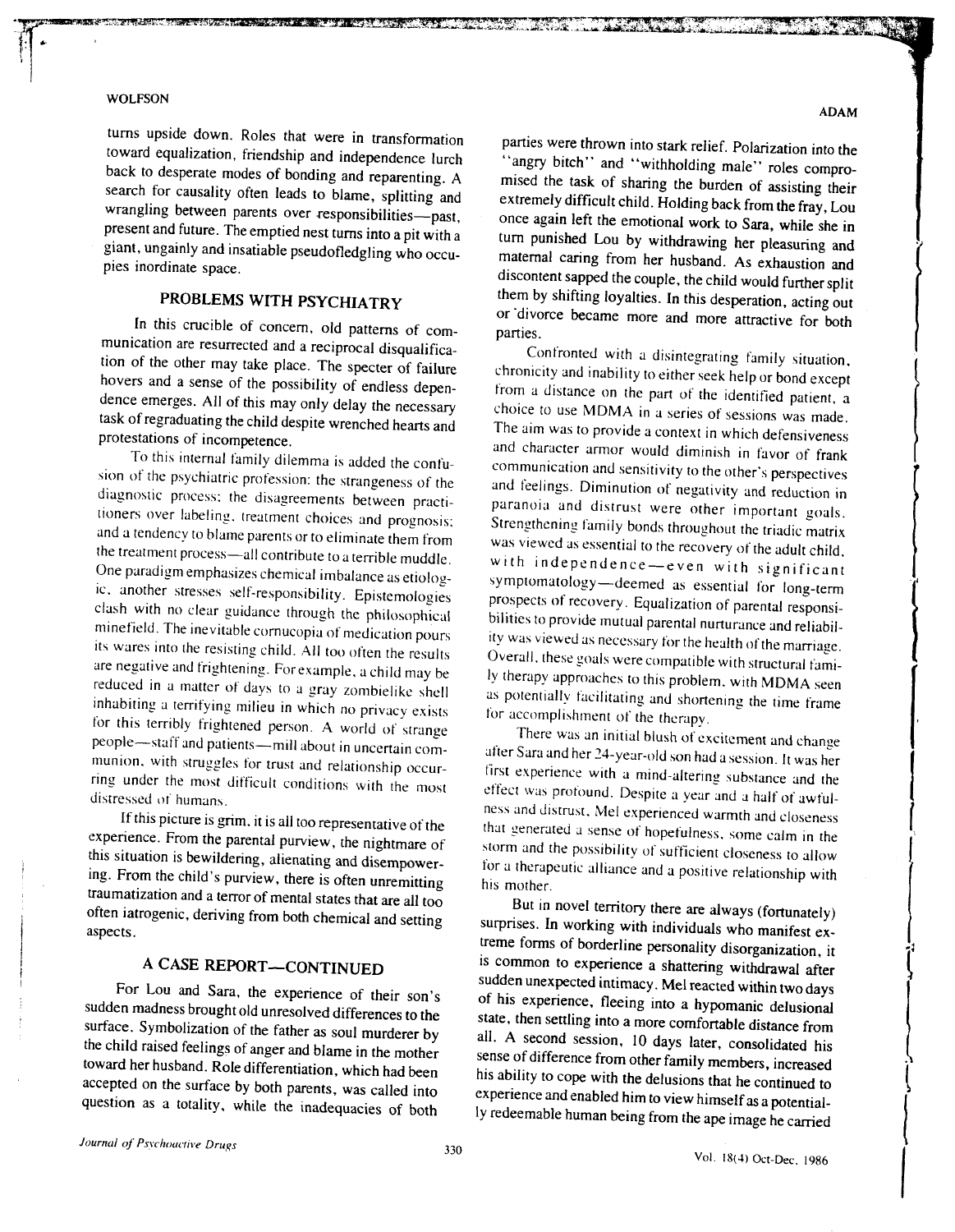THE R. P. LEWIS CO., LANSING, MICH. 49-14039-1-120-2

of stagnant waiting occurred—and the therapeutic bond possibilities, the forgiving, less judgmental, reduced de-<br>was not established before decompensation resulted. By fensive state that MDMA provides has to be learned, at was not established before decompensation resulted. By fensive state that MDMA provides has to be *learned*, at the time Mel returned to the San Francisco Bay Area, he least partially, as an everyday way of life. An integr the time Mel returned to the San Francisco Bay Area, he least partially, as an everyday way of life. An integration was in a moderate manic-paranoid state and hospitaliza-<br>needs to occur for this remarkable attitude to tak was in a moderate manic-paranoid state and hospitaliza-<br>tion inevitably occurred. Now, a year later, with many guide to life. This is a multifactorial problem that requires tion inevitably occurred. Now, a year later, with many guide to life. This is a multifactorial problem that requires months more of dark periods in locked units on neurolep-<br>the same diligence as any other discipline. In t months more of dark periods in locked units on neurolep-<br>the same diligence as any other discipline. In this lies the<br>tics, with intermittent odysseys based on delusions and<br>art of psychotherapy and the wisdom hopefully to tics, with intermittent odysseys based on delusions and art of psychotherapy and the hopeful exits from his psychosis. Mel has finally settled in MDMA's offer of training. hopeful exits from his psychosis, Mel has finally settled in a nondemanding, gentle residential program on the East THE TRUTH OF MDMA<br>Coast. He is now offering the beginnings of acknowledg-<br>ment that he has to learn anew to love and care for himself<br>The fundamental truth is that MDMA provides in its ment that he has to learn anew to love and care for himself

contributed to distance, anger and blame—life's laundry to repeat at a future date. The second part of this truth is<br>lists of discontents and recriminations binding them into the almost uniform observation that those who h lists of discontents and recriminations binding them into the almost uniform observation that those who have had<br>strife and fear for their future. Over a year's time, MDMA the MDMA experience wish to share it with others a strife and fear for their future. Over a year's time, MDMA the MDMA experience wish to share it with others and<br>sessions with the couple together and separately as indi-<br>believe it has the power to alter lives, and even so sessions with the couple together and separately as indi-<br>viduals were held. This was adjunctive to ongoing positively. Nor has anyone been able to say otherwise viduals were held. This was adjunctive to ongoing positively. Nor has anyone been able to say otherwise<br>never holder provide provide provide provide the same provide the same provide the same provide provide the sa psychotherapy. Periods of growth and movement oc-<br>curred. interspersed with difficulties. The initial glow of This is the completion of the fundamental truth: There are curred, interspersed with difficulties. The initial glow of<br>relaxation and hopefulness moved to an intense two-<br>almost no critics of the experience itself. The stories told relaxation and hopefulness moved to an intense two-<br>month-long episode of anxiety on Sara's part. Improve-<br>are of compassionate evaluation of the self and others with month-long episode of anxiety on Sara's part. Improve-<br>ment in the sexual sphere was followed by mutual dis-<br>a shift to a more positive outlook and behavior. ment in the sexual sphere was followed by mutual dis-<br>appointment and withdrawal when a breakthrough into <br>Are there hazards and difficulties possible? Absoappointment and withdrawal when a breakthrough into Are there hazards and difficulties possible? Abso-<br>new more satisfying patterns was not achieved. Iutely! The limited clinical experience (cut short by arbi-

Yet, with all the spasms, steps forward and back, trary emergency steps for the following of re-<br>ve and development were occurring. Sharing of re-<br>*information:* change and development were occurring. Sharing of re-<br>sponsibility for Mel's welfare became more of a dual and all all l Idiopathic, severe and potentially fatal reactions sponsibility for Mel's welfare became more of a dual 1. Idiopathic, severe and potentially fatal reactions<br>function with Lou moving in to do some of the emotional can occur, seemingly similar to experience with function, with Lou moving in to do some of the emotional can occur, seemingly similar to experience with<br>tasks, Lou's depression began to have moments of relief, MDA. MDMA is a chemical that has powerful tasks. Lou's depression began to have moments of relief, MDA. MDMA is a chemical that has powerful<br>accompanied by a new sense of competency and self-<br>central nervous system effects, and as with all accompanied by a new sense of competency and self-<br>compresiation. Meanwhile, Sara worked on untangling the chemicals, singular responses may unpredictably appreciation. Meanwhile, Sara worked on untangling the chemicals, singular responses may under the chemicals of t<br>web of bitterness at her own suppression and fixedness— occur (Havner & McKinney 1986). web of bitterness at her own suppression and fixedness—<br>voluntary and unconscious. Recognition of their need to **2.** There are anecdotal reports of seizures occurring. voluntary and unconscious. Recognition of their need to 2. There are anecdotal reports of seizures occurring.<br>
create some independence and distance from Mel, despite Whether or not there is a lowering of the seizure create some independence and distance from Mel, despite Whether or not there is a lowe<br>his neediness and vulnerability, enabled an exit from the threshold is an open question. his neediness and vulnerability, enabled an exit from the threshold is an open question.<br>constant cliff-hanging anticipation of dreadful events. As 3. MDMA may reduce resistance to infection. An constant cliff-hanging anticipation of dreadful events. As 3. MDMA may reduce resistance to infection. An of this writing, Sara and Lou are in a more respectful increase in viral respiratory infections seems reof this writing, Sara and Lou are in a more respectful increase in viral respiratory infections of the entire of the set of the entire and the entire of the entire entire and the entire entire entire entire entire entire e attitude toward self and each other. They are committed to an open exploration. **And in the set of the set of the set of the set of the set of the set of the set of the set of the set of the set of the set of the set of the set of the set of the set of the set of the set of the se** 

complexities of the psychotherapeutic process. Growth safety in those w<br>and change occur over time with ebb and flow. Success is (Downing 1986). and change occur over time with ebb and flow. Success is (Downing 1986).<br>
far from guaranteed and significant shifts in attitude and 5. A variety of short-term neurological and psychofar from guaranteed and significant shifts in attitude and 5. A variety of short-term neurological and psycho-<br>behavior require singular effort and understanding on logical phenomena occur and may persist or recur behavior require singular effort and understanding on logical phenomena occur and may persist or recur<br>everyone's part, In this therapeutic crucible, MDMA can for several months. These manifestations include everyone's part. In this therapeutic crucible, MDMA can for several months. These manifestations include<br>and has played a unique adjunctive role. Lou had made the periods of significant anxiety, as well as anorexia, and has played a unique adjunctive role. Lou had made the periods of significant anxiety, as well as anorexia,<br>remarkable comment that MDMA lies. This author's re-<br>insomnia and flashbacks. Jaw tension may persist remarkable comment that MDMA lies. This author's re-

of himself. For the first time in over a year, the family sponse was that MDMA promises. In the warm afterglow<br>returned home in a hopeful state of anticipation. of an MDMA session, new possibilities for love, relareturned home in a hopeful state of anticipation. of an MDMA session, new possibilities for love, rela-<br>
Infortunately, timing was of the essence—a period inships and self-appreciation emerge. To achieve these Unfortunately, timing was of the essence—a period tionships and self-appreciation emerge. To achieve these<br>agnant waiting occurred—and the therapeutic bond possibilities, the forgiving, less judgmental, reduced de-

and those around him.<br>For Lou and Sara. Mel's ongoing struggles have human beings value and may wish to have an opportunity For Lou and Sara, Mel's ongoing struggles have human beings value and may wish to have an opportunity<br>ributed to distance, anger and blame—life's laundry to repeat at a future date. The second part of this truth is

new, more satisfying patterns was not achieved.<br>Yet, with all the spasms, steps forward and back, trary emergency scheduling) has yielded the following

- 
- 
- 
- cluding tachycardia and a transitory increase in This case is presented as an indication of the blood pressure. There is no established record of blood pressure. There is no established record of blood pressure. There is no established record of blood pressure. There is
	-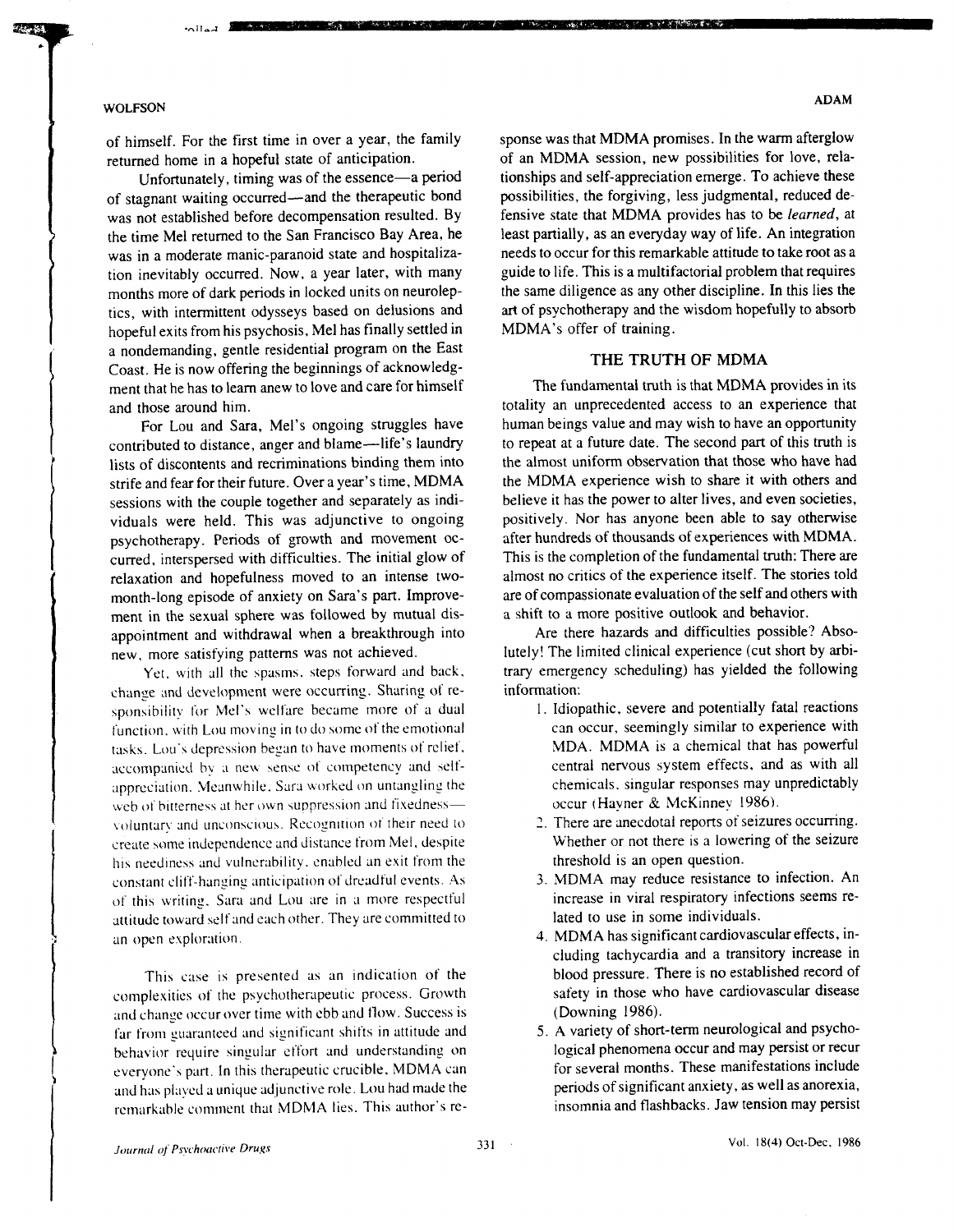- just has not been done. On the other hand, MDMA users are not dropping like flies. Adequate animal and human experiments need to be conducted to establish safety margins. Cross-reactivity with
- 

What makes MDMA a unique and special sub-<br>stance? The following statements are offered, which are stance? The following statements are offered, which are <br>based on the limited clinical experience available:<br>ascendant position relative to the bumanist camps

- 
- 
- 3. There is the encouragement of a shift from autism and isolation to interpersonal contact and inand isolation to interpersonal contact and in-<br>timacy; from withholding to giving.<br>treatment failures remains extraordinarily exces-
- 
- 

This then is the substrate, the potential that the sub-<br>stance offers in engagement with the set of participants<br>gle and distaste, persuaded only by new episodes and the setting of the session. Because some of this of hospitalization and constant badgering. author's work has focused uniquely on the use of MDMA author's work has focused uniquely on the use of MDMA 4. Research into new agents is constrained by the with psychotic persons and their families, some com-<br>with psychotic persons and their families, some com-<br>necessary ab with psychotic persons and their families, some com-<br>ments on this area of exploration will be offered.<br>giving properties. Is this not a total dead end or

for several days. A heightened sense of excite-<br>ment and energy may interfere with judgment. tive adjunctive agent in the treatment of psychosis. There ment and energy may interfere with judgment. tive adjunctive agent in the treatment of psychosis. There Headaches as well as a sense of inertia and fatigue is a volume of experience indicating that MDMA is effec-Headaches as well as a sense of inertia and fatigue is a volume of experience indicating that MDMA is effec-<br>may persist for 24 to 48 hours after use. With tive in the treatment of depression (including melanchomay persist for 24 to 48 hours after use. With tive in the treatment of depression (including melancho-<br>respect to this latter problem, there appear to be lia), marital discord and couple's therapy as well as respect to this latter problem, there appear to be lia), marital discord and couple's therapy as well as two groups of individuals who display different perhaps in the treatment of psychogenic pain disorders. two groups of individuals who display different perhaps in the treatment of psychogenic pain disorders.<br>
responses: those who have normal or increased This author's work suggests that MDMA used in the responses: those who have normal or increased This author's work suggests that MDMA used in the levels of energy and those who experience the appropriate setting over time, with ongoing psychotherlevels of energy and those who experience the appropriate setting over time, with ongoing psychother-<br>dissipated state.  $\frac{1}{2}$  appropriate setting over time, with ongoing psychotherdissipated state.<br>6. There is no established record of safety. The work by proboactive agents, offers unique possibilities for the psychoactive agents, offers unique possibilities for the treatment of psychosis.

**"我们可以说,我们的一个人的人呢?"** 

This is not an issue of small consequence. Consider the following:

- establish safety margins. Cross-reactivity with 1. Two to three million individuals in this country<br>other substances is also unknown. other substances is also unknown.<br>
T. There is absolutely no basis for causation of de-<br>
asexual, broke, unproductive and stripped of There is absolutely no basis for causation of de-<br>
pendence or escalating use. Individuals are anec-<br>
hope, family and aspiration. There is a process in pendence or escalating use. Individuals are anec-<br>dotally reported to have injected MDMA in high moving toward this way of life and it occurs in dotally reported to have injected MDMA in high moving toward this way of life and it occurs in<br>doses, to have taken megadoses of the substance<br>engagement with psychiatry and its drugs and doses, to have taken megadoses of the substance<br>
orally and to have combined MDMA with in-<br>
institutions. The obligation of progressive orally and to have combined MDMA with in-<br>numerable other substances. This is far from the provess in provess is the prevention of such numerable other substances. This is far from the psychiatry/psychology is the prevention of such general pattern of infrequent episodic use (Young misery. Given the terrible toll it is also a social general pattern of infrequent episodic use (Young misery. Given the terrible toll, it is also a social<br>1986). obligation of far greater consequence than almost<br>any other.
- d on the limited clinical experience available:<br>1. MDMA offers the possibility for a rapid and sig-<br>1. MDMA offers the possibility for a rapid and sig-<br>impact on the psychiatric process. Electroconvul-MDMA offers the possibility for a rapid and sig-<br>
nificant break with defensive structures that are a<br>
sive therapy is back and more popular than ever nificant break with defensive structures that are a sive therapy is back and more popular than ever, product of cumulative traumata and communica-<br>and while the clinical practice of biological psyproduct of cumulative traumata and communica-<br>
ional disqualification.<sup>1</sup> Psychic integration and<br>
chiatry has remained virtually the same over a tional disqualification.<sup>1</sup> Psychic integration and chiatry has remained virtually the same over a<br>new identity structures are possible with the 20-vear period, there is everyone esoteric innew identity structures are possible with the 20-year period, there is evermore esoteric in-<br>psychotherapeutic use of MDMA. psychotherapeutic use of MDMA.<br>
2. An MDMA experience offers the possibility of a<br>
potent drugs when their use in psychosis is at an An MDMA experience offers the possibility of a potent drugs when their use in psychosis is at an shift from a negativistic self-hating state of being equilibrium with respect to effectiveness. No new shift from a negativistic self-hating state of being equilibrium with respect to effectiveness. No new<br>to one in which heartfelt feelings and love of self entity chemical agent of importance has been placed in to one in which heartfelt feelings and love of self chemical agent of importance has been placed in and others are possible (Green 1983). psychiatry's hands since the introduction of haloperidol almost 20 years ago.
- timacy; from withholding to giving.<br>4. In shifting affect to the positive side, facilitation<br>4. In shifting affect to the positive side, facilitation<br>4. In shifting affect to the positive side, facilitation In shifting affect to the positive side, facilitation sive and the development of effective new sub-<br>of decision making may occur. of decision making may occur.<br>
5. In making necessary a three- to five-hour contact by the specter of abuse. That is to say if a sub-In making necessary a three- to five-hour contact by the specter of abuse. That is to say, if a sub-<br>between therapist and client, the process of stance is desired by human beings, it is taken to between therapist and client, the process of stance is desired by human beings, it is taboo to psychotherapy is revolutionized. Imagine the sychiatric and governmental bureaucrats psychotherapy is revolutionized. Imagine the the psychiatric and governmental bureaucrats.<br>
effect on humankind if the 50-minute hour be-<br>
The consequence is that antinsychotic agents effect on humankind if the 50-minute hour be-<br>
came the three-hour session.<br>
demonstrate poor compliance with associative came the three-hour session.<br>This then is the substrate, the potential that the sub-<br>Few patients take them without significant strug
	- giving properties. Is this not a total dead end, or